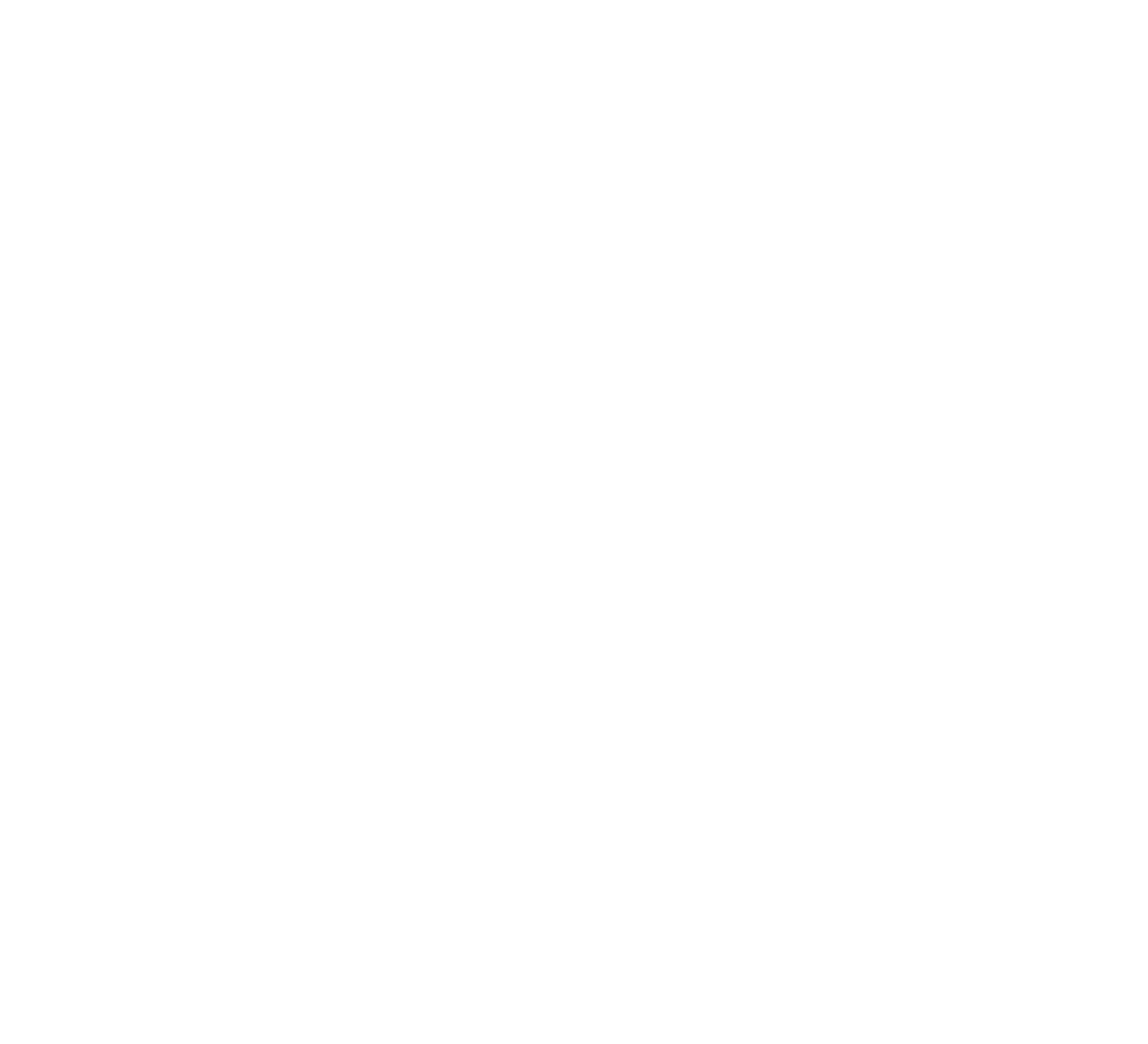# **SPRING GRADUATES 2022 SPRING GRADUATES 2022**

Phan Anh Duy Nguyen \* Alyba A Nisar Brianna I Rodriguez Adrian Salas \* Adam Fitzgerald Sanders Jenneyva Alejandra Urquilla \* Jacob Thomas Weber \*

### **Associate in Science Transfer, Chemistry**

Ahmad Mansour Almokdad \* Altayib Zaki Alzghol \*\* Juan Alberto Herrera \*\* Sungil Kim Abdullah Z Nasraldeen \* Quang Kim Uyen Nguyen \*\* William Tochukwu Omenwu Niti J Patel Minh Nguyen Nhat Pham \* Thi Ngoc Xuan Tong \*

**Associate in Science Transfer, Environmental Science** Adam Fitzgerald Sanders

**Associate in Science Transfer, Geology** Vanessa Moran \* Jennifer Sanchez

### **Associate in Science Transfer, Mathematics**

Athena Grace Jacinto Acosta Justin Calulot Aranda \*\* Dao Truc Quynh Bui \*\* Peter Linh Bui Damin Choi \*\* Dontay Lynn Deese \* Xuan Mien Phuc Dinh Valeria Garcia Diaz Daniel Dang Han \* Juan Alberto Herrera \*\* Benedict J Kabigting Sungil Kim Shannon Koo \* Daniel Arturo Lopez \*\* Yhoari Yael Lozada Gonzalez \* Christian Macias Marcelo Perez Masilungan, Jr. \*\* Anh Quynh Ngo \* An Thai Nguyen \* Le Anh Khoa Nguyen \*\* Trang Ngoc Thuy Nguyen \*\* Kanta Okuwa Marc Reyes Oliza Bradi Hill Palomarez \*\* Tristan Brandon Rallo \* Miguel Zaid Rojas Thi Ngoc Xuan Tong \* Flor Asusena Torres \*\* Andrew Nam Tran \* Hoang Long Duc Tran \* Justin Anthony Urquilla \*\* Uy Thanh Vo \*\*

#### **Associate in Science Transfer, Physics**

Valeria Garcia Diaz Juan Alberto Herrera \*\* Hui-Chung Hsu \* Sungil Kim Shannon Koo \* Cristian Lagunas Christian Macias Marcelo Perez Masilungan, Jr. \*\* Van Thanh Nguyen \* Kanta Okuwa Marc Reyes Oliza Bradi Hill Palomarez \*\* Tristan Brandon Rallo \* Miguel Zaid Rojas Adrian Tamayo Justin Anthony Urquilla \*\* Uy Thanh Vo \*\*

# **Social Sciences**

**Associate in Arts, African-American Studies**  Destiny Zarita Thompson \*

**Associate in Arts, Chicana/o/x Studies**  Nicolle Gabrielle Munoz \*

**Associate in Arts, Ethnic Studies** Jacqueline Vega

**Associate in Arts, Geography** Alexis Kathleen Smith \*\*

#### **Associate in Arts, Human Services**

Rita Chastain \*\* Jaqueline Cruz Gloria Beneranda Figueroa \* Michelle Leon Zendejas Richard A Menendez \* Ariana Yanell Noboa Lourdes Danna Perez Alejandra Rogel Luz G Torres Castro \*\* Chloe Hoang Tran Maraya Zavala

# **Associate in Arts Transfer,**

**Social Justice Chicana/o Studies** Guadalupe Macias Jacinto \* Nicolle Gabrielle Munoz \*

# **Associate in Arts Transfer,**

**Anthropology** Katerina Dillon Kennedy \*\* Martin Ledesma Kate Mata Kennady Ann Rose Gabriela Juliana Varon Barrera \* Alice M Williams

#### **Associate in Arts Transfer, Economics**

Michelle S Altamirano Zharmaine Anne Boatman \* Reinard Ryan B Custodio \*\* Hoang C Dinh \*\* Xuan Mien Phuc Dinh Dylan Anders Foley \*\* Elizabeth Garnica \* Malia Wanda Goldsmith \* Vanessa Thuyvi Hsu \*\* Thuc Dinh Huynh \*\* Arshian Ismail Noor Labanieh Rovin Wuilver Maldonado Safwan Mahmadiqb Mansuri \*\* Britzia Berenice Martinez Huy Hoang Nguyen \*\* Thanh Quang Nguyen

Erik J Ramirez Mohtasim M Shaikh \*\* Emily Tataje \*\* Anh Ngoc Tran \*\* Tan Dat Tran \*\* Gavin Anthony Valenzuela \*\*

### **Associate in Arts Transfer,**

**Elementary Teacher Education** Zyrille Nichole Abelinde Daisy D Aramburo \* Makayla Arias \*\* Erika Yvette Bucio \* Adriana Monique Galeana \* Kelsey Jahira Gonzalez Alyssa Kai Harrison \* Alma Murillo Herring \*\* Esther In \* Avylon Rose Kemna-Berg \*\* Jordyn Anne Krone \*\* Cameron Jay Labasan Corrine Elise Leseth Jose Angel Meraz \* Cassidy Carly Mercado \*\* Daniela Ramirez Marisa Marie Rojas \* Valerie Sanchez \*\* Gilberto A Vasquez Stella Camille Watkins

**Associate in Arts Transfer, Geography** Julianna Oliver \* Dorion Ray Sanchez-Marticorena \*

### **Associate in Arts Transfer, Global Studies**  Katelynne Diane Marie Dewey

#### **Associate in Arts Transfer, History**

Kelly Nicole Allen Victoria R Angulo Briana M Bell \* Christopher Carrillo Zoe Yenru Chen \* Jacob Ryan Corwin \* Jessica Michelle Shirk \* Mariam Velasco-Camacho

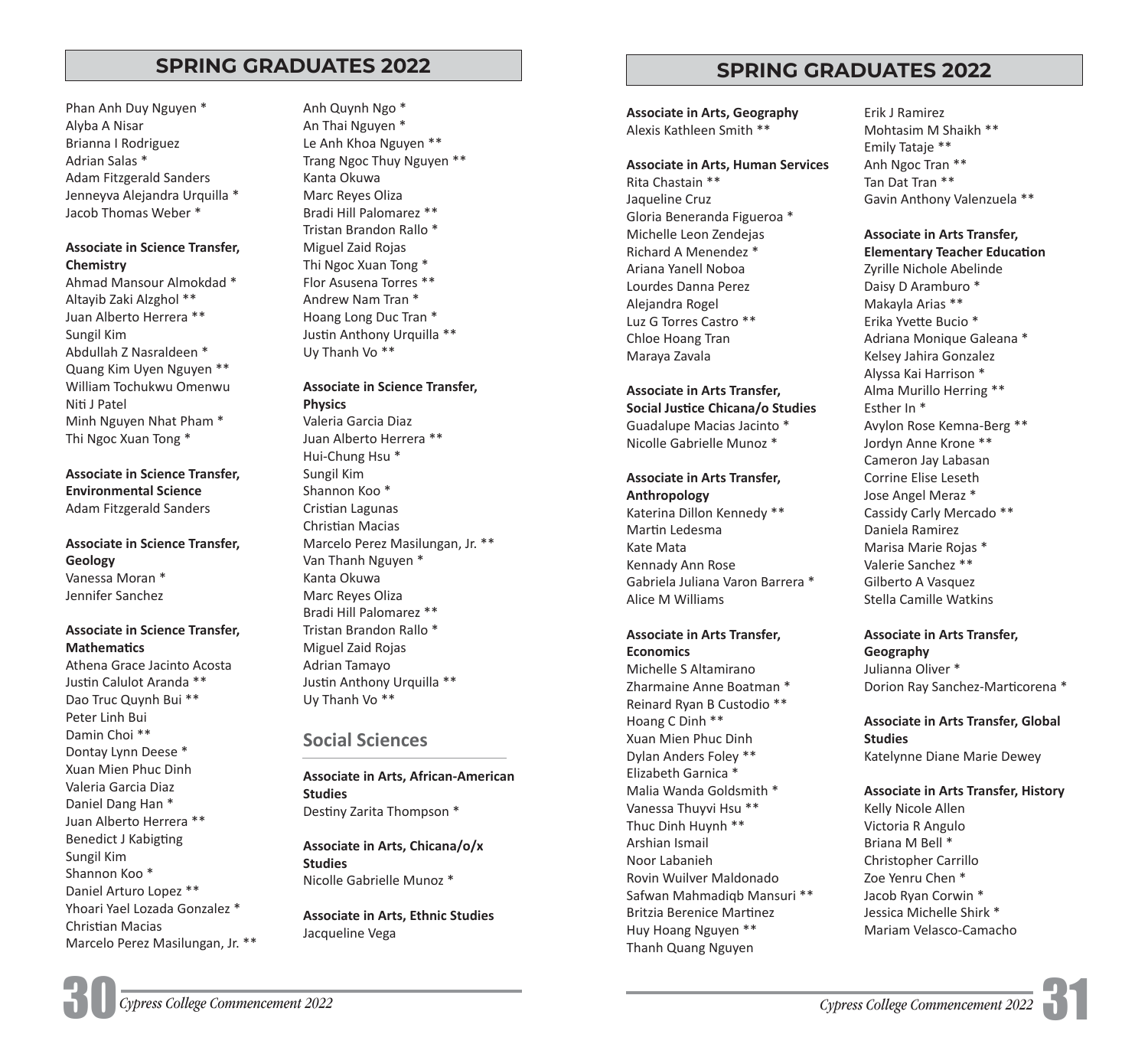**Associate in Arts Transfer, Philosophy** Peter Lynn Bleak Jairo Omar Morales Erika Pesca \* Brianna Nicole Buzzell \*

#### **Associate in Arts Transfer, Political Science**

Phuong Anh Amy Dao Kristin Danielle Gomez \* Brenden Lee Harris Jenny Lopez Morales \* Deisy Melero Acosta Matthew Izak Noriega \* Aaron David Patella Tran Tu Huynh Pham \*\* Sydney Kalei Pike \*\* Jordan Miles Reichenbach Devon Scott Roth Daniel Maurice Rufino-Garcia \* Benjamin Silva, Jr. Jonathan Cole Thoreau Thompson \* Shaina Ha Truong Isaac Zarate Velazquez

#### **Associate in Arts Transfer, Psychology**

Adedolapo Oluwafumbi Adeboyejo \*\* Amanda Christine Ahrens Isabel Maria Alcala \* Nicholas Carl Alcala Mireya Alt Christian Alvarez \* Itzel Anguiano Adrianna Jessica Arroyo \* Ashley America Barajas \* Karla G Barrera Guadalupe Alejan Bautista Lopez \* Joshua Edward Beck \* Karina Bedolla \* Bethanny Bodano \* Melody-Praise Bookhart \* Erin Summer Bruemmer \* Theodore Alexander Buck \*\* Ryan Thomas Burch Brenda Denise Calderon Shulammite Calderon Gabriel \*

Vanessa Raquel Casillas Esmeralda Inocenta Castillo Bry'Ann Michelle Castle Melissa Rose Chavira \* Matthew Cho \* Joshua Chong \* Jayda Marie Cope \* Kyle William Cunningham Mariana De Leon Duenas \*\* Roxanne A Deguzman Amaya Moloni Edmon \* Jake Ryan Eliot \*\* Silvia Guadalupe Estrada \* Nicole Marie-Orozco Farmer Melissa Figueroa-Rivera Stephanie Griarte Flores \* Susan Gallegos Hailey Nicole Gione Alexandrea Celeste Gomez Jennifer Gonzalez \* Harvie A Grijalva \* Christina Isabel Guadarrama \* Kaile Manualoha Harmon Lisette Hernandez \* Paulina Dhamar Hernandez Cynthia Herrera Saliba R Hilo \* Amarah Loren Hodges \* Alyssa R Huerta Ailini Bianca Hutchinson Elizabeth N. Huynh \* Manar Jibrael \* Milo Daniel Kadrlik-Petrarca Nicole Anakalia Kaiwi Esther Ji Hye Kim \* Krystal Yuri Kim Cindy Le \* Daniel P Le \* Nolan C Lim Catherine Vanery Lok Alfonso Luna Emma Michelle Marsh \* Daniel Noah Martinez Kate Mata Jenna Lynn Matiasevich Melissa M Mendrella \* Mia Kayla Mora \*\* Zoe Domonique Morgan Erin Maureen Morris

**SPRING GRADUATES 2022 SPRING GRADUATES 2022** 

Alyssa Rose Murphy \*\* Rana Nakhal \*\* Diana Belen Narvaez \* Daisy Joanna Navarro \*\* Star Navarro Jelica Carina Negos \* Aide Negrete Ashley Lashanique Nwankpa Isabelle J O'Leary Makena Patricia Oakes \* Charles William Osburn \* Danae Guadalupe Pacheco Meena Shyamala Pandian \*\* Vincent Lim Park \*\* Smit Subhasbhai Patel Jessie James Emmanuel Paz Andrea Polo Alcantara \* Charlize Cosette Puno \* Heather Marie Regeon \* Jerren Carreon Rhyndress Stephanie Marie Rentillo Rios Anthony Joseph Rivera Elizabeth Rivera Karla Margarita Rodriguez Marisabel Rodriguez \* Denise Reese Roubedeaux Joseph Brandon Ruiz John Joseph Sanchez \* Britteny Marie Scott \* Michaela Paige Scott \*\* Maria Fernanda Serratos Meriam Ayman Shanti \* Eric Thomas Smith Lawrence Victor Solis, Jr. Hailey E Sopo \* Carra M Spurlock Alexander C Syhuat \* Siaffa Brown Teage Stephany Daniela Ticorat Jesus Ricardo Torres \* Sareth Torres \*\* Dung Tran \* Candy A Trigueros Daniela Lizeth Trinidad Hernandez \* Megan Ngoc Truong \*\* Victoria Vallejo Grace J Vega \* Waverly Reann Vega Mercedes Rochelle Villarroel

Christina Ann Vogelsohn Gricelda Weed \* Lynda Lorraine Whitecross Lavenia Royce Wilson Jeongmin Yoo \* Heidi Ann Zwingmann

**Associate in Arts Transfer, SJS African American Studies** Cristina A Iraheta Destiny Zarita Thompson \*

**Associate in Arts Transfer, Sociology** Evan Marquis Adolphus \* Sammantha A Aguilar Jazmine Albarran Nicholas Carl Alcala Alaa Mazen Almoukdad Mireya Alt Brianna Celeste Arechiga Kristina M Bell Devynn Shane Butler Vanessa Raquel Casillas Alyssa Sara Dehaven Griselda Diaz Aranda Angela Echeverria Steven M Fernandez \* Michelle Liza M De Guzman Garcia Alicia Yessenia Gomez Vanessa Gonzalez Harvie A Grijalva \* Hye Lee Han Katie Yvette Hernandez Cabrera \* Cynthia Herrera Shannon Denise Jones Marina Kiyoko Nakamura \* Isaac Neyra, Jr. \* Crystal Catherine Rivera \*\* Marisabel Rodriguez \* Ysabella Mercado Roman Britteny Marie Scott \* Hwagang Seo Jacob A Shields Lawrence Victor Solis, Jr. Soledad St Hilaire Cristy Toscano Jose Roberto Umana Gricelda Weed \* Ashley Hope Williams \*

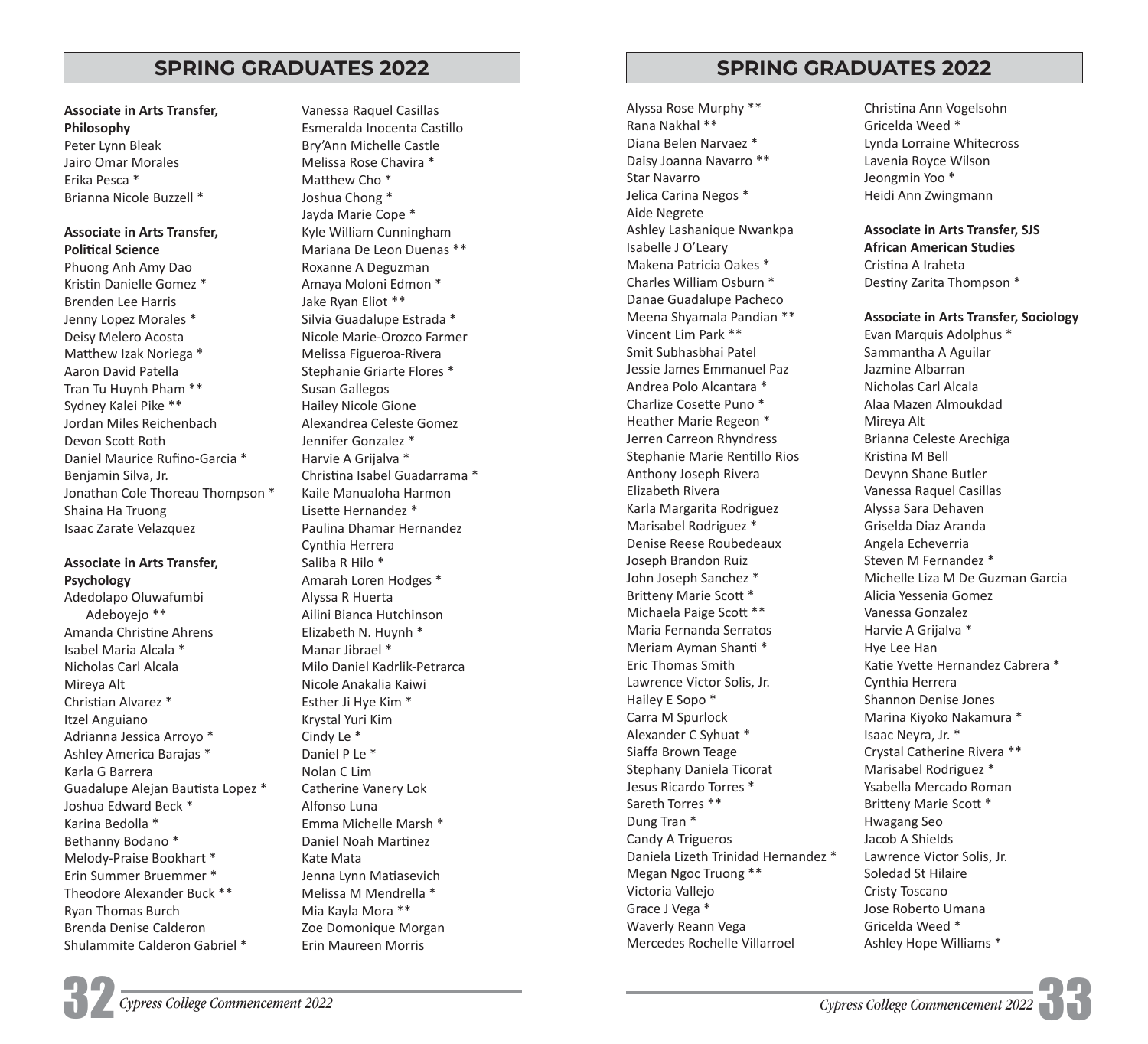Brenda Arlene Wynglarz \* Sam Yoo Hyewon Youn \*\* Heidi Ann Zwingmann

### **Associate in Science Transfer, Administration of Justice**

Adedolapo Oluwafumbi Adeboyejo \*\* Mary Louise Dieron Andaya \*\* Avery Marie Bautista Roopkiran Kaur Bhatti Tiffany June Britt Lyssa-Marie Duran Claudia Flores Cuevas Ricardo A Gonzalez Esther Jung \*\* Mohamad Zaher Kahala \*\* Patricia Ann Deopante Lantin \* Xitclali Lopez Mario Madrigal

Bianca C Menendez Evelyn Xiomara Menendez Jada T Ngo \*\* Andrea Perez Hunter W Raley Emily Catherine Ramon Crystal Catherine Rivera \*\* Marisabel Rodriguez \* Zaira Abril Salgado Meriam Ayman Shanti \* Noah Benjamin Sutherlin \* Gabriela Juliana Varon Barrera \* Brenda Yepez Medina Kitana Kiara Youngberg Ruben Zetina \*

- \* **Honors** (Silver Cords) based on an overall grade point average of 3.3 - 3.74 during their college career.
- \*\* **High Honors** (Gold Cords) based on an overall grade point average of 3.75 - 4.0 during their college career.

# **SPRING GRADUATES 2022 OUTSTANDING GRADUATE FOR 2022**



**Bradi Palomarez**  2022 Outstanding Graduate of the Year

Bradi Palomarez grew up in Huntington Beach, California and is a first-generation college student. She has been involved in the college's (STEM)<sup>2</sup> Program and works as a Supplemental Instruction leader for physics in the college's Library/Learning Resource Center.

Palomarez is graduating with two associate degrees for transfer in physics and mathematics, as well as an associate degree in liberal arts with an emphasis in math and science. She will be participating in Boston University's Physics Research Opportunity Program in summer 2022 and plans to continue pursuing research opportunities while applying for transfer in fall 2023 to a four-year university. She ultimately hopes to pursue a career as a physics professor.

"My passion for learning and teaching others has inspired me to pursue a career as a college physics professor," she said. "I believe the most meaningful way I can apply my passion for physics and dedication to helping others is to work as an educator. My long-term career goal is to improve the connection between theoretical physics and technical ability in undergraduate students."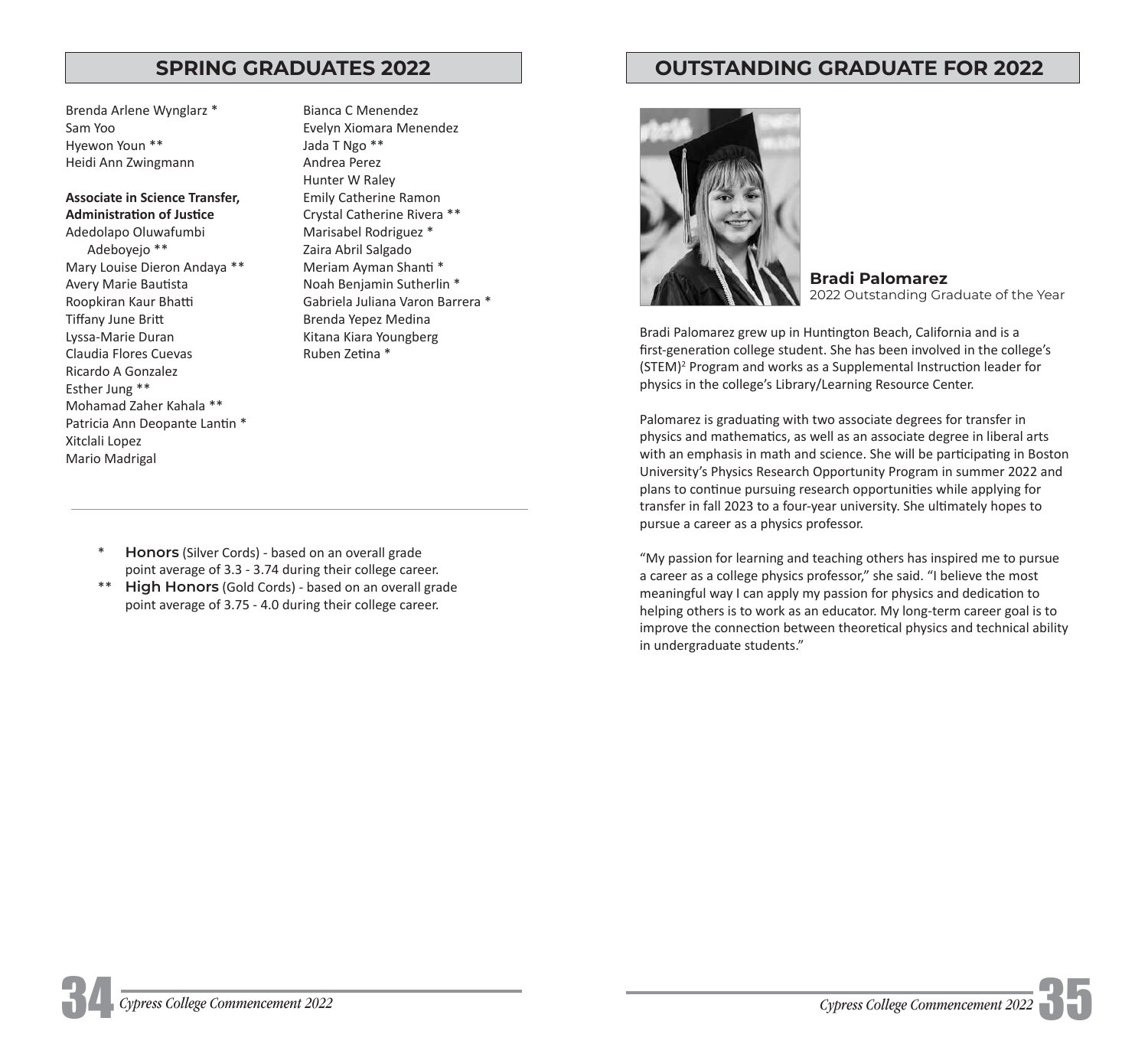# **CANDIDATES FOR OUTSTANDING GRADUATE FOR 2022**

Marie Tess Modequillo Abad Nour Hamed Abdelhamid Malak Hamed Abdelhamid Adedolapo Oluwafumbi Adeboyejo Paloma Del Rosario Aguilar Martinez Altayib Zaki Alzghol Mary Louise Dieron Andaya Justin Calulot Aranda Astrid Giselle Ardon Lopez Makayla Arias Joshua D Arndt Jhon Avalos Michael Robert Bacolod Stephen Noah Baird Matthew Ryan Baldwin Sophia Raquel Barajas Ariana Marissa Barrios Christopher Ryan Bautista Chloe Beidelman Rotem Debrah Berry Nilanjana Bhattacharya Jamie Lou Bondoc Mark Everett Brown Christa Janine Buchanan Theodore Alexander Buck Carly Rose Bueno Dao Truc Quynh Bui Christina Calleros Angelina Nicole Calub Bonnie Camacho Serrano Anh Thu Cao Khoi Dang Cao Thy Minh Cao Tanya Ruth Carbajal Aimee C Celentano Shaynelyn De Guzman Cendana Pouthone M Chanpheng Rita Chastain Ashley M Cherry Frank Chungming Cheung Jonathan Phillip Chhay Bittu B Chirayil Mario Soo Heon Cho Michael Hyunsoo Choe Damin Choi Sophie Elisabeth Cosand Aldi Cunaj Reinard Ryan B Custodio

Thi Huyen Dang Khanh Bui Kim Dang Ian Jack Dantas Mariana De Leon Duenas Daniel Ivan De Orta Ivan De Santiago Ryley Madelyn Debold Rovin Jay Dickinson Rhea Hazel C Dimaandal Hoang C Dinh Son Tran Thuan Dinh Yen Nhi Thi Dinh Thanh Phuoc Huy Do Arielle Bartolome Domingo Kelly Janine Donath Maryam Manal Dueifi Kassandra Michele Duff Minh Thong Duong Jake Ryan Eliot Parker Blake Esparza Benjamin Josef Eusebi Patrick David Michael Felipe Isabella Evelyn Laguana Ferinac Michelle Amaris Flores Dylan Anders Foley Kevin Kyle Galang Francisco Kimberley Meagan Fry Tristan Wade Gale Viviana Garcia Carmen K Garcia Laura Angelica Garibaldi Zachary J Gettner James Donald Philip Golden Andrea F Gonzalez Frida Sofia Gonzalez Chelsie Renee Gordon Cole C Guardino Fares Nafez Hamadneh Omar Harris Intisar Basel Hassouneh Katrena Marie Heraldez Ana Griselda Hernandez Makayla Elizabeth Luv Hernandez Haley M Heroux Juan Alberto Herrera Alma Murillo Herring Alex Wolfe Hinojosa Kate Isabelle Hizon

# **CANDIDATES FOR OUTSTANDING GRADUATE FOR 2022**

Kalel Hong Tala Nasser Hoorani Vanessa Thuyvi Hsu Thuc Dinh Huynh Hong Bui Huynh Antoni I Ison Kate Elizabeth James Rasha Jafar Jasim Lizeth Jimenez Esther Jung Mohamad Zaher Kahala Julia Ann Kalina Bianca Mariel Kanwal Avylon Rose Kemna-Berg Katerina Dillon Kennedy Roderick Sun Kim Emily Ann Kitley Heidi Kohashikawa Dominik Suku Komoda Krystal Sharmine Kosacki Jordyn Anne Krone Joshua Martin Torres Labrador Julia R Labrosciano Jake Donavan Langenberg Chi Dang Khue Le Thao Thach Le Paul B Lee Chanho Lee Dasom Lee Cindy Lee Prada Whijae Lee Karen Ysabel Lee Kim Pauline Tan Lim Daniel Arturo Lopez Alina Guerrero Lopez Anna Maria Lozada Carmel Sarah Marie Ghan Luangrath Alma Fabiola Lucero Hien Thu Ly Liam A Macdonald Wendy Magana Valmira Makolli Maria Tricia Bangit Manahan John N Manalang Safwan Mahmadiqb Mansuri Roberta Alaine Marchini Taylor Jacob Marshall Adriana Lizbeth Martinez

Marcelo Perez Masilungan, Jr. Marielena Arlupe Mc Dermott Dina Maria Mckenzie Yeshua Mendez Cassidy Carly Mercado Marniet K Miller Sammantha Kristine Millray Teame Hailemelecot Misgina Edgar Molina Lomeli Mia Kayla Mora Juan Mosqueda Valdes David Kevin Muro, II. Alyssa Rose Murphy Maryem A Mussa Nicole Michelle Nakao Rana Nakhal Daisy Joanna Navarro Khanh Nguyen Gia Ngo Jada T Ngo Eric Hieu Nguyen Quang Kim Uyen Nguyen Trang Ngoc Thuy Nguyen Thi Thu Hang Nguyen Phuong Tram Nguyen Truong Bao Thanh Nguyen Amber A Nguyen Hy Do Gia Nguyen Manh Khang Nguyen Bryant Nghia Nguyen Jenny Nguyen Han Thi Ngoc Nguyen Huy Hoang Nguyen Ryan Hoang Nguyen Hoang Minh Nguyen Thi Thuy Anh Nguyen Le Anh Khoa Nguyen Lam P Nguyen Cecilia Nguyen Jade Nguyen Thi Quoc Anh Nguyen Delong Bao Nguyenthanh Zarlasht Nisar Sara Yoshimi Nishijima Karl Matthew Ocampo Emily Aejin Oh Bradi Hill Palomarez Meena Shyamala Pandian

36*Cypress College Commencement 2022* 

**Cypress College Commencement 2022**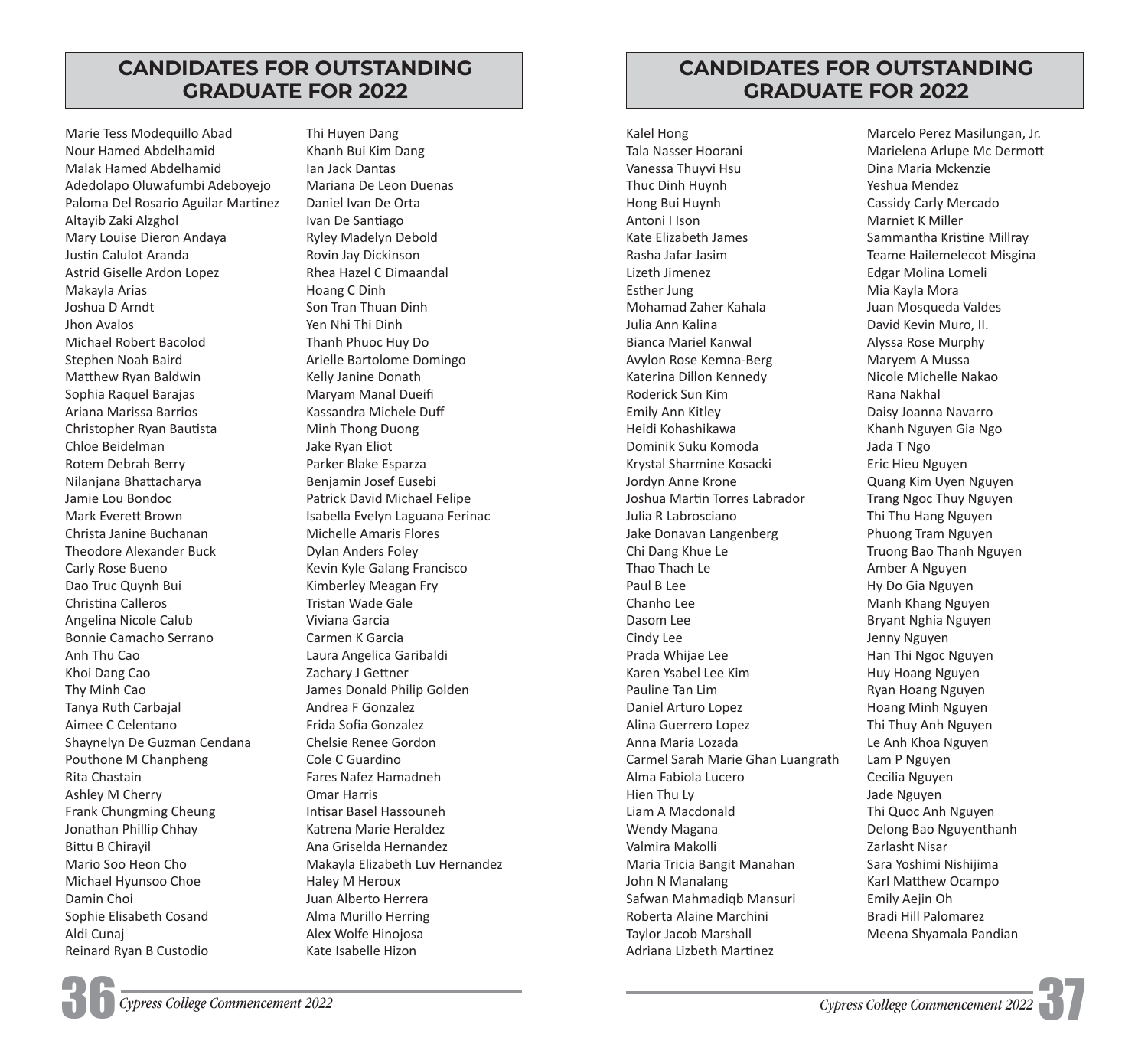# **CANDIDATES FOR OUTSTANDING GRADUATE FOR 2022**

Alyssandrei Francine Gatchalian Parinas Thomas Kibum Park Vincent Lim Park Demetrice Charles Parks Adarsh Kintesh Patel Isabella Cleo Patel Ellaine Marsuba Pateno Robert Anthony Petersen, Sr. Tran Tu Huynh Pham Uyen Phan Sydney Kalei Pike Cedric John Valenzuela Pobeda Juliane Mae Rosario Posadas Zsofia Elvira Provencio Anh Thu Quach Ahmed Niazi Rady Evelyn Jillian Ramos Suvan Ravi Federico Rebon Samantha Mary Rehome Jeremy Jacob Renck Ashley Elizabeth Retzer Tommica Richardson Crystal Catherine Rivera Steve Richard Robinson Crystal Rodriguez Adrian Christian Romero Angel Rosales Cindy Y Ruvalcaba Sofia Salhi Brian Salvador Bello Jaimie L Sanchez Valerie Sanchez Vanessa Gabriela Santana Kailey Shea Scott Michaela Paige Scott Mohtasim M Shaikh Sallayta M Shaikh Kathryn Ann Shepherd Hsiao Hsuan Shih Jisoo Shim Chan Mi Shin Sutida Ame Siripholbun Alexis Kathleen Smith Lauren Taylor Snegg Michelle Soltero

Manju Subedi Adhikari Noah Ahmed Surti Mulugeta Alemayehu Tade Wendy Sumire Talaro Matthew Takeshi Tanaka Bricen G Tatad Emily Tataje Ian Ugale Tayco Trang Thanh Nha Thai Hosea Christopher Tjandra Lauren Claire Toburen Joseph Tadashi Toma That Khanh Vinh Ton Sareth Torres Flor Asusena Torres Luz G Torres Castro Anh Ngoc Tran Han L Tran Tan Dat Tran Henry Tu Tran Paul T Tran Quocviet Tran Le Hao Nhien Tran Nha Thi Tran Hoang Minh Trinh Megan Ethel Trovinger My Thi Hoai Truong Megan Ngoc Truong Van Khanh Truong Kaylen Joy Ugalde Justin Anthony Urquilla Adrian Valdez Gavin Anthony Valenzuela Heather Victoria Vega Uy Thanh Vo Dennis Le Vo Mikayla Mika Vongviseth Quynh Ngoc Nhu Vu Tram Uyen Vuong Mason Erik Washington Sky Lyn Wilkerson Melissa Marie Wisnieski Brendon J Won Raquel Ann Ycaza Hyewon Youn Jordyn Reanne Young

# **PRESIDENTIAL SCHOLARS OF DISTINCTION CLASS OF 2022**

**The Presidential Scholars of Distinction Program is an academic recognition and scholarship that celebrates and honors nine students – one representing each of the college's pathway – every academic year who exemplify what it means be a Cypress College student. The Presidential Scholars are nominated by their faculty, selected by members of their academic pathway, and affirmed by President JoAnna Schilling and the college's leadership team. Congratulations to the students in our fourth cohort of Presidential Scholars of Distinction.**









**Dan Kim** Career Technical Education



**Abdul Meelar** Fine Arts



**Pauline Kim** Health Science



**Justin Urquilla** Library/Learning Resource Center



Science, Engineering, Mathematics

Kinesiology



**Krystal Kosacki** Language Arts



**Mireya Alt**

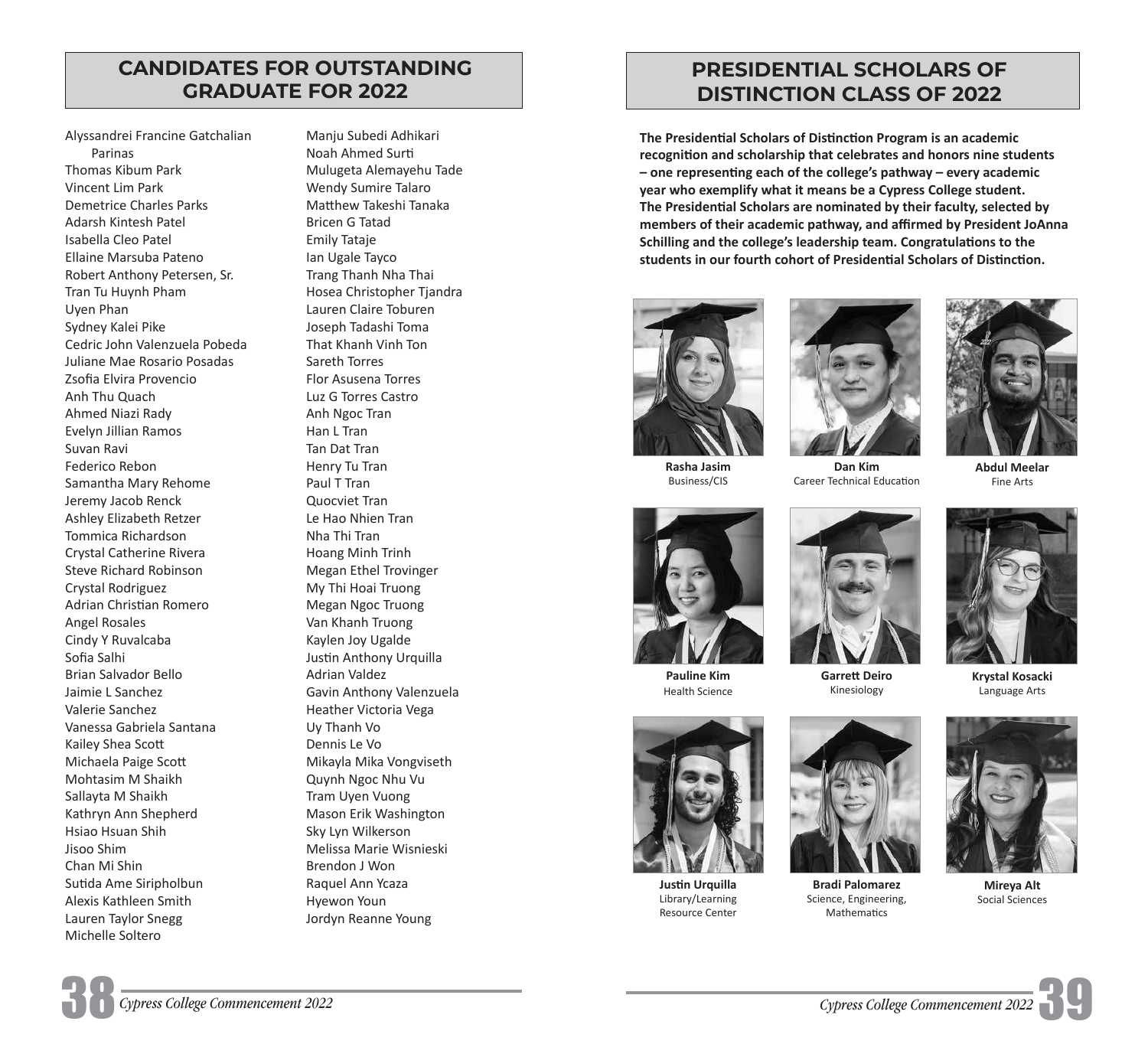# **2022 PROFESSORS EMERITI ALUMNUS OF THE YEAR**

# **OUTSTANDING FACULTY AWARDS 2022 HONOREES**

**Each year, the Academic Senate conducts a nomination and selection process for three faculty awards: the Outstanding Full-Time Faculty Award; the Outstanding Adjunct Faculty Award; and the Charger Award, presented to the faculty member who goes above the call of duty for professional duties outside the classroom.**

| Nicole Ledesma, Mathematics  Outstanding Full-Time Faculty |  |
|------------------------------------------------------------|--|
| Francisco Perez, Biology  Outstanding Adjunct Faculty      |  |
|                                                            |  |

# **2022 AWARDEE**

The Alumnus of the Year is an award administered by the Cypress **College Foundation to recognize the achievements of Cypress College alumni and their contributions to their profession and community.**



**Bonnie Peat**  2022 Alumna of the Year

Bonnie Peat was selected as Cypress College's 2022 Alumna of the Year. A 1982 graduate of the college, she earned her associate degree in business administration before transferring to Cal State Fullerton to earn a bachelor's degree in finance.

Peat's 35-year career at Parker Hannifin Corporation's Aerospace Group evolved out of a college intern program and culminated in her retirement in 2019 as vice president group marketing, engines/strategic account executive. She served in a number of roles in the intervening years, including as director of the pneumatics business unit and vice president of customer support operations. She also served as a board member on several joint ventures at the company.

In 2019, Peat was elected to the Cypress School District Board of Trustees and currently serves as the board's president. She also joined the GFWC Woman's Club of Cypress, where she was appointed president and worked with fellow members to donate \$25,000 to the Cypress College Foundation and name the college's new Veterans Resource Center outdoor patio in honor of the late Page Betar, a military veteran and GFWC Woman's Club of Cypress member.

> **Join the Alumni Network at [cypresscollegealumni.org](https://cypresscollegealumni.org).**

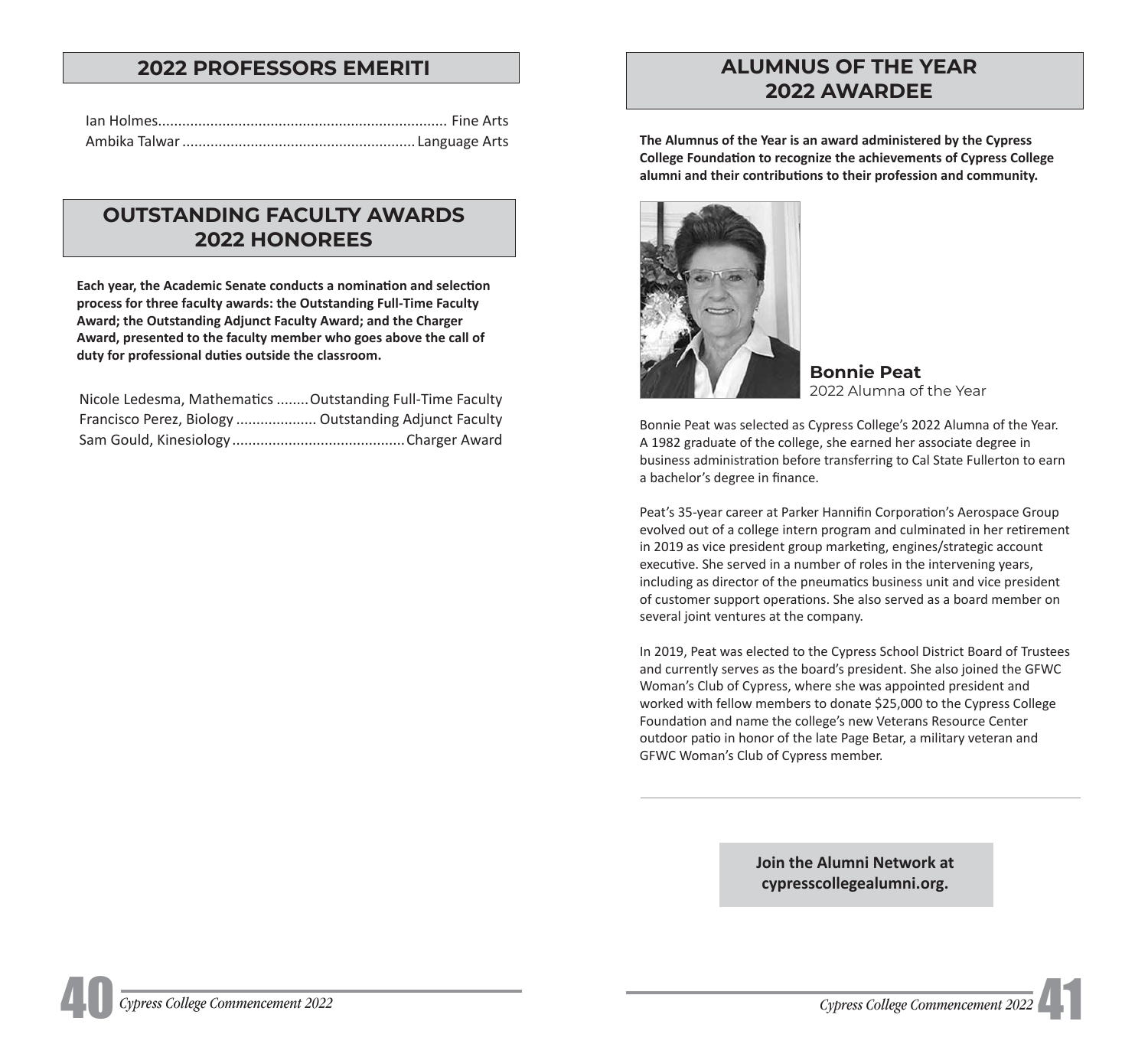# **MEMBERS OF THE NORTH ORANGE COUNTY COMMUNITY COLLEGE DISTRICT BOARD OF TRUSTEES**

Jacqueline Rodarte, President Ed Lopez, Vice President Evangelina Rosales, Secretary Ryan Bent Stephen T. Blount Jeffrey P. Brown Dr. Barbara Dunsheath

Meena Pandian, Student Trustee, Cypress College Erin Lacorte, Student Trustee, Fullerton College

Byron D. Clift Breland, Ph.D., Chancellor JoAnna Schilling, Ph.D., President, Cypress College Gil Contreras, Ph.D., Interim President, Fullerton College Valentina Purcell, President, North Orange Continuing Education

## **NATIONAL ANTHEM**

*Oh, say! can you see, by the dawn's early light* 

*What so proudly we hailed at the twilight's last gleaming;* 

*Whose broad stripes and bright stars, through*   $the$  perilous fight,

*O'er the ramparts we watched were so gallantly streaming?* 

*And the rocket's red glare, the bombs bursting in air,* 

*Gave proof through the night*  that our flag was still there:

*Oh, say! does that Star-spangled banner yet wave* 

*O'er the land of the free and the home of the brave?* 

# **ALMA MATER**

*O Alma Mater, Hail with pride and loyalty, So sing we now with hearts uplifted to thy glory. O Cypress, Thee we love, Thy spires shall rise above, Ennobled through the years with splendor, Cypress, hail to thee.* 

> *- Dr. Clifton Stout - (1934 - 1974)*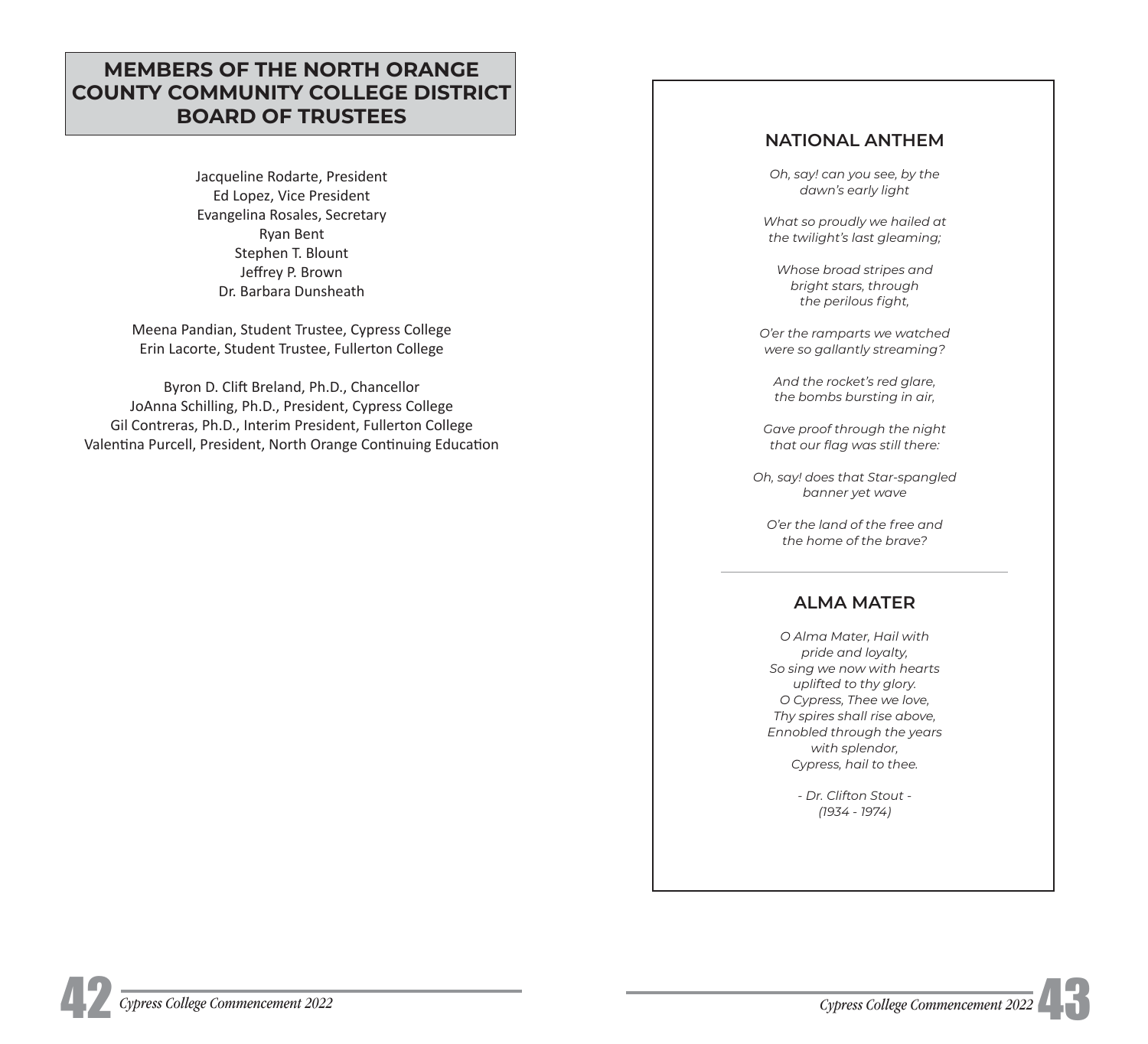# THE MEANING OF ACADEMIC DRESS **THE MEANING OF ACADEMIC DRESS**

Academic dress, which includes a gown, a hood, and a mortarboard cap, originated in the oldest universities and colleges. In fourteenth century England, the statutes of most colleges and universities forbade "excess in apparel" and prescribed the wearing of a long gown which provided warmth in the unheated buildings frequented by medieval scholars. The tailoring of gowns was strictly governed. In the early days of Oxford University, any tailor who departed from the authorized design of the gown, "even by a nail's breadth," was to be punished by the vice chancellor of the university or college. The four basic kinds of degrees awarded by the colleges and universities are the associate, the bachelor of arts, the master of arts, and the doctorate. The holders of those degrees are distinguished by their gowns and the hoods. The associate degree, awarded by community colleges, signifies completion of two years of specific work.

#### **The Gowns**

Most academic gowns are black. The cut of the robe and sleeves, as well as the trimming, indicates various academic degrees. No trimmings are permitted on the gowns for the associate, bachelor of arts, or master of arts degrees. However, the gown worn by those who have earned their doctorate has a front facing of velvet and three bars of the same velvet across the sleeves.

#### **Mortarboard Caps**

There is no general rule for the position of the tassel on a mortarboard. However, numerous institutions have required candidates to wear their tassels on the right side during commencement exercises and to shift them to the left side at the moment the degrees are conferred. This custom replaces individual hooding which was practiced many years ago and still remains in effect at some universities.

#### **The Hoods**

Hoods fasten around the neck, drape over the shoulder, and fall down the back. Historically, hoods had several uses. They were used as a head covering; a cape; a receptacle for carrying books and other personal items; and as a bag to collect alms, since most medieval scholars were quite poor. Hoods are worn by those who have earned the master's degree or doctorate. The colors on the hood represent the field of study and indicate from which college or university the individual received the degree.

#### **Cords**

#### **SILVER – HONORS**

- \* Honors: Indicates students who have maintained an overall grade point average of 3.3 – 3.74 during their college career.
- **GOLD HONORS**
- \*\* High Honors: Indicates students who have maintained an overall grade point average of 3.75 – 4.0 during their college career.

#### **Sashes**

#### **WHITE WITH BLACK TRIM — EOPS**

Students who participated in Extended Opportunity Programs and Services (EOPS) can be identified by the white sash with black trim and the words "I am EOPS Strong." This sash celebrates their achievements as many EOPS students are the first in their families to attend college and graduate. Many will continue their studies as they transfer to four-year colleges and universities.

#### **NAVY BLUE WITH GOLD — FUNERAL SERVICE**

The funeral service industry holds the completion of the Bachelor of Science in Funeral Service curriculum as a noteworthy achievement for licensed practitioners. The navy blue sash represents the student's hard work and commitment to academic excellence and advancement of their chosen profession — being of service while a client family grieves the tremendous loss of a loved one. The gold lettering signifies the highly held academic level that the funeral industry expects from our graduates.

#### **BLUE WITH GOLD TRIM — GUARDIAN SCHOLARS**

Guardian Scholars are former foster youth who enrolled at Cypress College after being emancipated from the foster care system. This sash celebrates their academic achievement. Many Guardian Scholars are the first in their families to attend college and graduate. Many will continue their studies as they transfer to four-year colleges and universities.

#### **BLUE AND GOLD CHORDS — CHARGER EXPERIENCE PROGRAM**

The Charger Experience Program is designed to encourage talent and ability in highly motivated students as they begin their academic studies and prepare to transfer to a four-year college or university. Students who complete the Charger Experience Program and meet all major transfer requirements will have priority consideration for admission to specific four-year institutions.

#### **KENTE — LEGACY PROGRAM**

The Legacy Program is a one-year program open to all students who have a desire to learn about Black culture. The mission of the program is to increase graduation and transfer rates among the students enrolled. The courses offered in the Legacy Program are general education courses taught from the Black perspective and required for graduation and transfer. To accomplish these goals, there are five components to this program: English, ethnic studies, sociology, counseling, and cultural enrichment activities.

#### **BURGUNDY — MORTUARY SCIENCE**

The Mortuary Science Program faculty have held the completion of the rigorous Associate in Science — Mortuary Science curriculum as a noteworthy achievement. The burgundy sash represents the student's hard work and commitment to academic excellence. The gold lettering signifies the highly held academic level that the funeral industry expects from our graduates. The program's medallion has the Mortuary Science logo engraved on the front with the name of the award inscribed on the back. There are seven awards selected by the faculty which have been created to honor academic and industry excellence in memory of past alumni and instructors. The burgundy ribbon and gold lettering match the sash.

#### **WHITE — NURSING**

The Cypress College Nursing Program educates students for patient/client services in a variety of healthcare settings. At the satisfactory completion of all courses and the specified general education requirements at Cypress College, the individual will receive an Associate in Science degree and will be eligible to write the Registered Nursing State Licensing Examination. The white sash represents the nursing field and the royal blue "RN" letters represent one of Cypress College's school colors.

#### **SERAPE — THE PUENTE PROGRAM**

The Puente Program is a university transfer program open to all students interested in celebrating the Latino experience while taking English and counseling courses needed for graduation and transfer. Cosponsored by the University of California Office of the President and the California Community College Chancellor's Office, the mission of the one-year program is to strengthen students' academic success through three main components: English, Counseling, and Mentoring. Puente: Creating Leaders for California's Future.

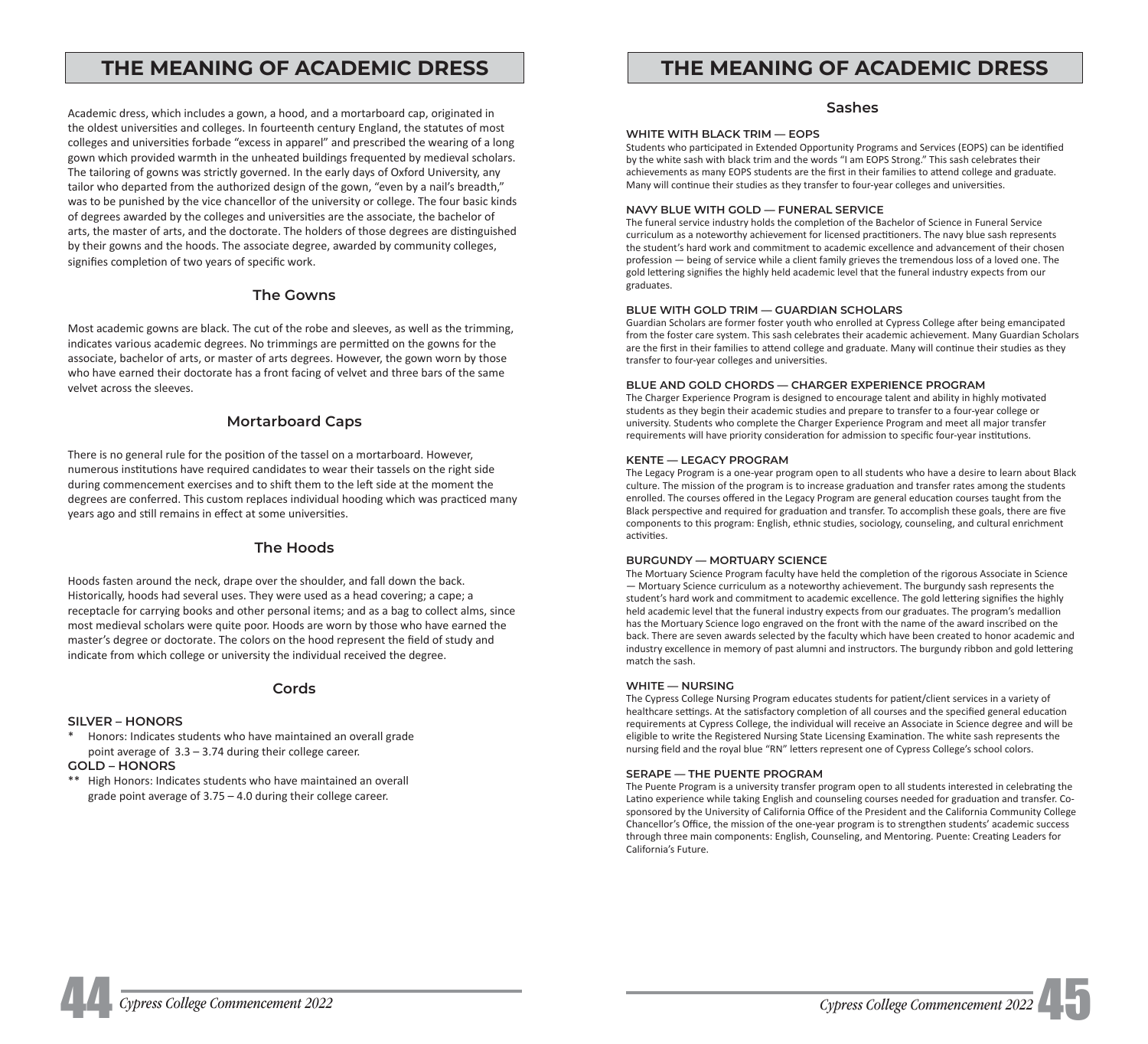# **HOOD TRIM COLORS ACKNOWLEDGEMENTS**

# **Cypress College wishes to express appreciation to the following:**

**Anthony (Tony) Diaz** Cinematography and Video Production

**Associated Students and Student Ambassadors** Ushers

**Cypress College Music Department**

### **Cypress College Commencement Committee**

Dr. Paul de Dios (Chair), Steve Banneck, Alex Bernal, David Booze, Damon de la Cruz, Phil Fleming, A.D. Fowler, Sandra Garcia, Gary Gopar, Marcie Kagawa, Craig Lee, Sergio Leonardo, Dave Okawa, Gloria Ortega, Marc Posner, Chuck Rogers, Adrienne Sanchez, Jay Shonkwiler, Jose Siordia, Patrick Tuufuli, Gisela Verduzco

**Floral arrangements provided by:**

MARTINEZ NURSERY 8734 La Palma Avenue Buena Park, CA 90620 (562) 925-5218

**In Memoriam:**

TOM POYER, Western Graphics Plus Whose company produced commencement material such as the stoles graduates are wearing today.